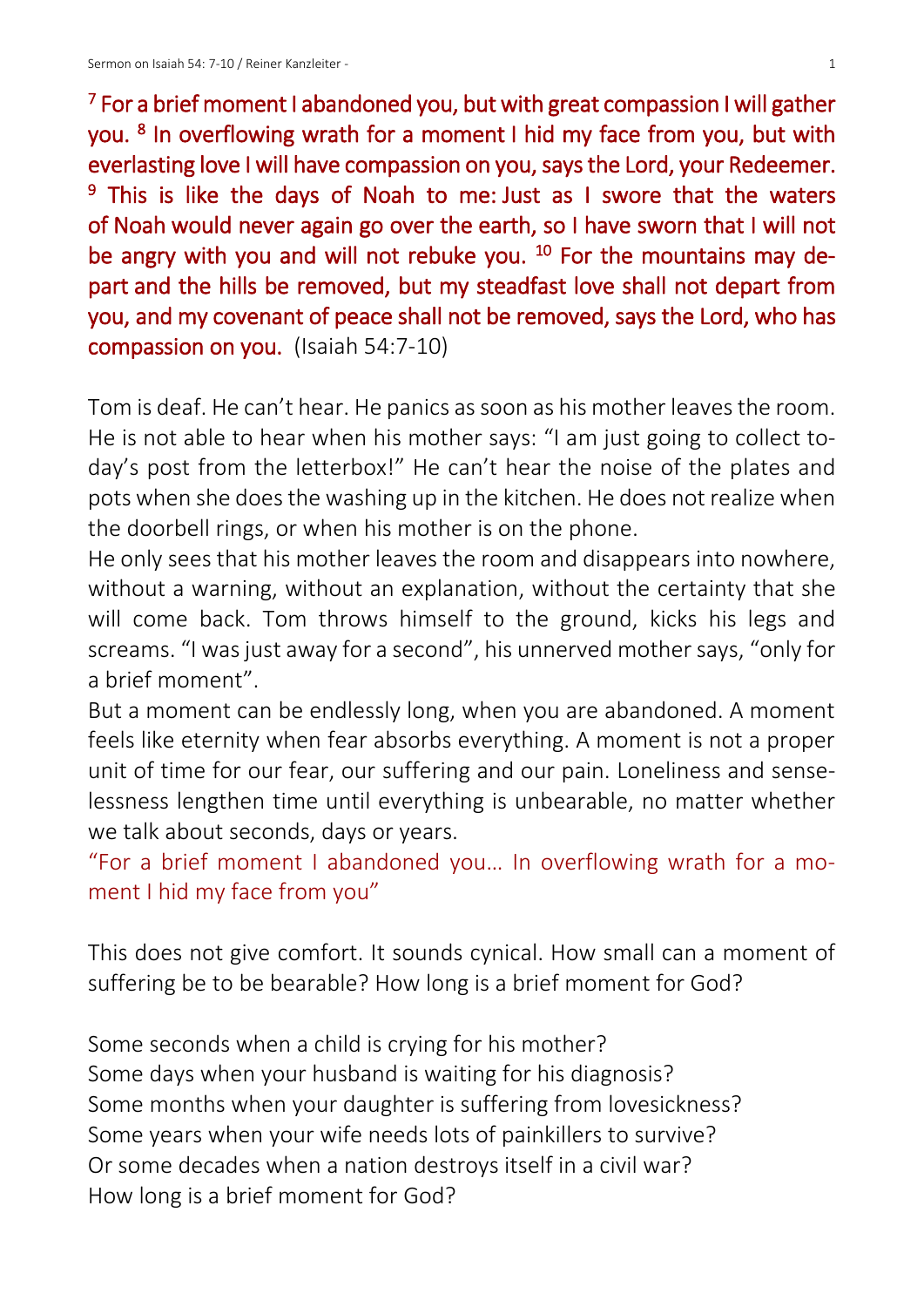For the people of Israel God's brief moment, which began in 600 before Christ, was one of the biggest disasters in their history:

Decades of oppression, deportation, the temple in Jerusalem was destroyed twice, - a brief moment for God.

For the people of Israel God's brief moment meant: little shalom and a lot of Ariel Sharon and Netanjahu and Arafat and Hamas – thousands of men, women and children killed, suicide and missile attacks and violent retribution. A brief moment…

Time is relative. Suffering is not relative. Sometimes people say: "Time heals wounds, life will go on somehow, just wait until you are grown up and wiser". Words like these are a cold comfort.

It definitely is not true:

Life is ripping wounds which can only be healed by God.

'Quick and easy' is not even true at the dentists', and does not help in any situation.

Jesus knew that. He tore himself apart. He himself was hanging on the cross for hours – at least? or only? – and cried out with a loud voice, 'My God, my God, why have you forsaken me?'

Time is relative. Suffering is not relative. Just a brief moment – what does this mean?

It is an experience with God that people feel abandoned, lost and hopelessly caught in a life situation which they are not responsible for. There are no satisfying and helpful answers.

I myself could understand that God withdraws from us when we intentionally try to destroy life. I could understand that acting like this hurts God's love. I could understand that God leaves us to our own resources because he loses his temper and is disappointed when we do not answer his love.

The people of Israel always believed: God cares about how we live. His love is so passionate, so full of emotion, so dedicated, that he does not accept the disappointment, but abandons us…for a brief moment.

"For a brief moment I abandoned you… In overflowing wrath for a moment I hid my face from you"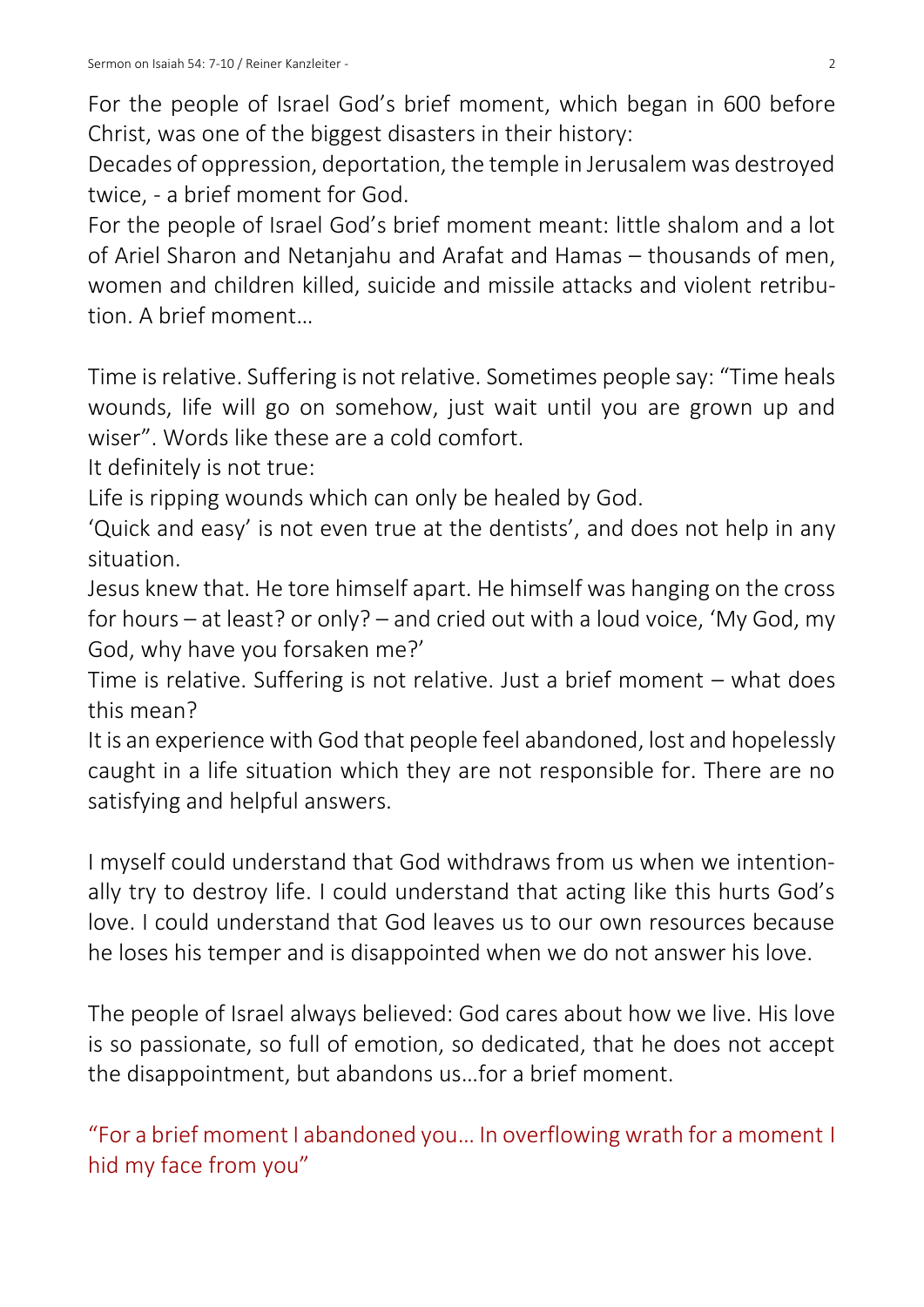It sounds a bit like an excuse, as if God had got frightened by what he had left behind when he withdrew from his people. How desperate they had become. As if God had got frightened by how his people tried to explain his withdrawal:

Does God want to educate us through pain? Does he want to punish us or lead us into temptation?

But: How could love play a dirty game with the suffering and the despair of people?

Does it make any sense when people die in a plane crash as in Ethiopia some weeks ago?

As long as we love and as long as we believe that God is love we have to contradict everyone who claims that suffering is a punishment or a form of education or whatever…

Let us confess that God is suffering when we suffer; that God cries when we cry. That God tries to comfort us with the whole power of his love and our love. Even if it is hard to accept that there is no answer to some of our life experiences, we have to confess as this bible text does:

Our God is a God who hates a death sentence and answers which in a way humbles people:

<sup>9</sup> This is like the days of Noah to me: Just as I swore that the waters of Noah would never again go over the earth, so I have sworn that I will not be angry with you and will not rebuke you.

And even more vehemently says the prophet Hosea: "I will ransom them from the power of the grave; I will redeem them from death: O death, I will be thy plagues; O grave, I will be thy destruction" (Hosea 13,14)

How long is a day when you sit next to the phone waiting for the call of a missing person who you love? How long is an hour when you are waiting in front of the door after a job interview?

How long are five minutes in the waiting room before the doctor arrives and tells you your diagnosis? Who is able to comfort and help us in these eternities if not God himself?

God enters our lives, the words of this bible text on his lips, he enters our lives as if a beam of light comes into a dark room. As if someone opens the door and draws back the black curtains: It's me, the Lord, your redeemer!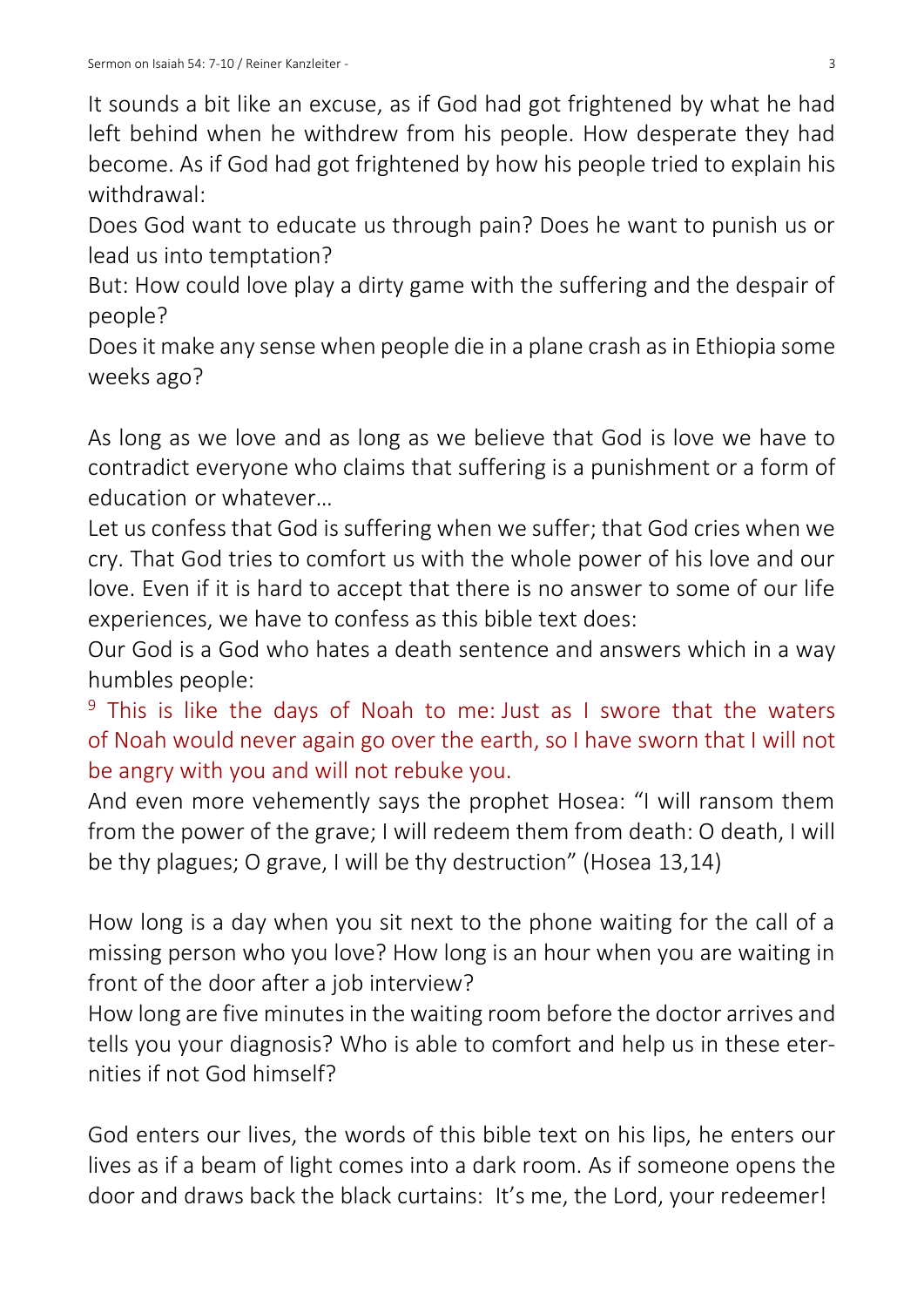It is not part of our faith to convince someone that a half-empty glass is, in fact, a half-full one.

It is not God's intention to convince his people that 50 years of exile is just a brief moment. And what are six weeks in a hospital compared to eternity? No – that is not the way to comfort people in the name of God. God is not a marketing strategist.

50 years of exile, the day in front of the phone, the minutes in the waiting room eternities!

The hours, when Jesus was carrying his cross up the mountain top to be crucified there…eternities.

Only God has the power to enwrap these eternities of death and to overcome them by his eternal love.

The left-over of these frightening experiences are the stigmas at the hands and legs of the resurrected Christ. He shows them to his disciples in order to comfort them.

God says: Every single moment is too long when you have to carry unbearable loads alone. Unbearable means: This feeling of being totally abandoned: When I am not able to talk about my pain, because others won't be able to share my feelings. The deafness of this world, which only tells me that my pain is just a question of time. Suffering is not relative. Every pain is unique as every person is unique. Time does not comfort! Just as it is no comfort, reminding people that others had been suffering the same or even more. How does that help? Unbearable pain does not make us stronger. Over the years, it transforms us into an unbearable person.

Even if others will never be able to share our life or to understand us: The only way to bear suffering and pain is to live in community. We can arm ourselves or be drunk all the time. Unbearable pain will remain unbearable until I open myself to my neighbour.

For God suffering is not a question of time but a question of community. He does not put us off until we are more adult or more pitted. He does not point with his forefinger to our sinful past. No – God comforts us by his presence. Now and here!

I will gather you! With everlasting love I will have compassion on you. I will be with you; I will not fail you or forsake you…says the Lord, your redeemer. God will not turn away from us.